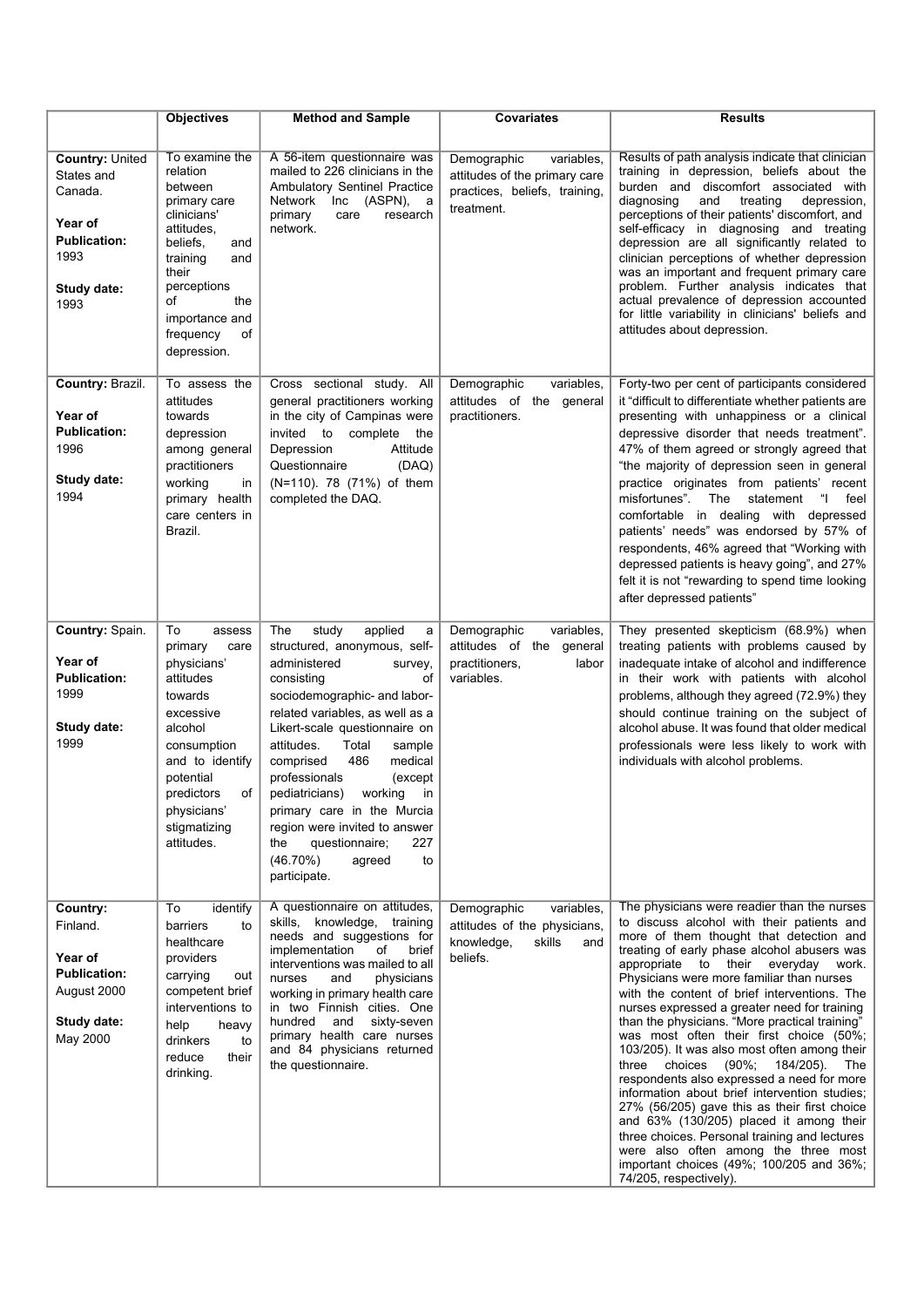| Country: Israel.<br>Year of<br><b>Publication:</b><br>2007<br>Study date:<br>2002         | examines<br>To:<br>the knowledge,<br>attitudes<br>and<br>barriers<br>оf<br>primary<br>care<br>physicians<br>toward<br>providing care<br>for depression<br>and anxiety in<br>their practices.                                                                                                                                                                                                                                                                                     | They<br>constructed<br>а<br>questionnaire<br>with<br>face<br>validity. The main domains of<br>the questionnaire are: (A)<br>attitudes and knowledge and<br>competence, (B) barriers<br>toward<br>depression<br>and<br>anxiety<br>(C)<br>care,<br>and<br>definition of measures to<br>improve the care of these<br>disorders in primary care<br>practice.<br>They sent the<br>questionnaire to 99 primary<br>care physicians (PCPs) from<br>14 primary care clinics in the<br>southern district of CHS in the<br>Beersheba region. All the<br>clinics in the region, 14<br>altogether, were approached.<br>All the clinics were urban. | Demographic<br>variables,<br>attitudes of the primary care<br>physicians,<br>knowledges,<br>barriers.                                                                                     | 80.6% of the participants agreed with the<br>statement that depression and anxiety are<br>frequent problems in primary care and they<br>should be treated in primary care clinics, but<br>37.3% reported to have little interest in<br>treating mental disorders, 47.7% thought<br>depression and anxiety should be treated in<br>mental health clinics; 43.3% of the<br>participants declared that they experienced a<br>personal difficulty in taking care of patients<br>with depression and anxiety, and 85%<br>identified time constraint as a major barrier to<br>care of depression and anxiety in primary<br>care. 80.6% of the physicians would like to<br>improve their knowledge in diagnosis and<br>treatment of depression and anxiety, 83.6%<br>would like to improve their skills and 80.6%<br>would like to receive personal counseling<br>from<br>psychiatrists<br>(outreach<br>visits)<br>concerning their patients.                                                                       |
|-------------------------------------------------------------------------------------------|----------------------------------------------------------------------------------------------------------------------------------------------------------------------------------------------------------------------------------------------------------------------------------------------------------------------------------------------------------------------------------------------------------------------------------------------------------------------------------|---------------------------------------------------------------------------------------------------------------------------------------------------------------------------------------------------------------------------------------------------------------------------------------------------------------------------------------------------------------------------------------------------------------------------------------------------------------------------------------------------------------------------------------------------------------------------------------------------------------------------------------|-------------------------------------------------------------------------------------------------------------------------------------------------------------------------------------------|--------------------------------------------------------------------------------------------------------------------------------------------------------------------------------------------------------------------------------------------------------------------------------------------------------------------------------------------------------------------------------------------------------------------------------------------------------------------------------------------------------------------------------------------------------------------------------------------------------------------------------------------------------------------------------------------------------------------------------------------------------------------------------------------------------------------------------------------------------------------------------------------------------------------------------------------------------------------------------------------------------------|
| Country:<br>Switzerland.<br>Year of<br><b>Publication:</b><br>2005<br>Study date:<br>2001 | obtain<br>To<br>information<br>about<br>the<br>number<br>οf<br>patients in the<br>early<br>and<br>chronic stages<br>of<br>schizophrenia<br>seen in general<br>practice;<br>the<br>needs<br>and<br>attitudes<br>οf<br>GPs,<br>their<br>diagnostic<br>knowledge<br>concerning<br>early phases of<br>schizophrenia<br>and<br>their<br>knowledge and<br>practice<br>concerning<br>of<br>treatment<br>with<br>patients<br>first-episode<br>multi-<br>and<br>episode<br>schizophrenia. | Questionnaires were sent to<br>3978 GPs in a first wave in<br>2001.<br>The<br>April<br>same<br>questionnaire was sent 8<br>months later to the same<br>GPs. Owing the retirement<br>and the refusal to participate<br>of some GPs, the second<br>sample consisted of 3830<br>GPs. The questionnaire was<br>anonymous with 23-items<br>consisted<br>of<br>four<br>demographic items, and 19<br>(partly multi-item) questions<br>which<br>assessed<br>six<br>dimensions to analyze.                                                                                                                                                     | Demographic<br>variables,<br>attitudes of the primary care<br>physicians,<br>knowledges,<br>needs and treatment.                                                                          | A total of 1089 GPs responded to the survey.<br>A fifth of GPs (230; 21%) reported no<br>problems when treating patients with<br>established schizophrenia; 608 (56%) judged<br>the patients' behaviour to be problematic but<br>continued care in their practice, and 144<br>(13%) preferred to refer patients because of<br>their problematic behaviour. In addition, the<br>more GPs considered the patient's behaviour<br>to be problematic, the more often they<br>referred them to specialists and did not seek<br>collaboration. Early psychosis had a low<br>prevalence in general practice, and GPs<br>expressed a wish for specialised, low<br>threshold referral services. Diagnostic and<br>treatment<br>knowledge<br>showed<br>inconsistencies. Most GPs said they would<br>treat first-episode schizophrenia with<br>antipsychotics, but only a third recommended<br>maintenance treatment after a first episode of<br>schizophrenia that would conform with<br>international recommendations. |
| Country: Brazil.<br>Year of<br><b>Publication:</b><br>2009<br>Study date:<br>2007         | Reports on the<br>views<br>οt<br>Primary Health<br>Care<br>(PHC)<br>providers<br>in<br>Southeast<br>Brazil on the<br>use of alcohol<br>and other drugs<br>reflect<br>which<br>stigma,<br>moralization, or<br>negative<br>judgment.                                                                                                                                                                                                                                               | Non-controlled<br>exploratory<br>study, with an intentionally<br>defined sample. Attitudes<br>toward the use of alcohol and<br>other drugs were evaluated in<br>comparison to Hansen's<br>disease, obesity, depression,<br>schizophrenia, HIV/AIDS, and<br>tobacco use. Six hundred and<br>nine PHC professionals in<br>active public health care<br>service took part in the study:<br>369 (60.6%) served<br>in<br>municipalities in the Zone da<br>Mata region of the State of<br>Minas Gerais, and the other<br>240 (39.4%) in Ribeirão Preto<br>in the State of São Paulo,<br>Brazil.                                             | variables,<br>Demographic<br>Medical condition (Tobacco<br>Marijuana/Cocaine<br>use,<br>dependence/Alcoholism/HI<br>V-<br>AIDS/Obesity/Depression/H<br>ansen's<br>Disease/Schizophrenia). | Regarding<br>attitudes<br>towards<br>alcohol<br>addiction, primary care physicians had the<br>lowest scores, meaning less negative<br>attitudes, when compared to other health<br>professionals. There was a similar trend<br>when comparing the professionals' views of<br>different health conditions: primary care<br>physicians had the lowest prevalence of<br>negative attitudes about marijuana/cocaine<br>dependence. No differences were observed<br>regarding difficulties in dealing with patients<br>in relation to the length of work history in<br>PHC, age or gender of professionals. The<br>study found a positive and statistically<br>significant correlation between primary care<br>physicians and the other professionals age<br>and moral judgment towards alcoholics<br>(increased age, increased moralization).                                                                                                                                                                     |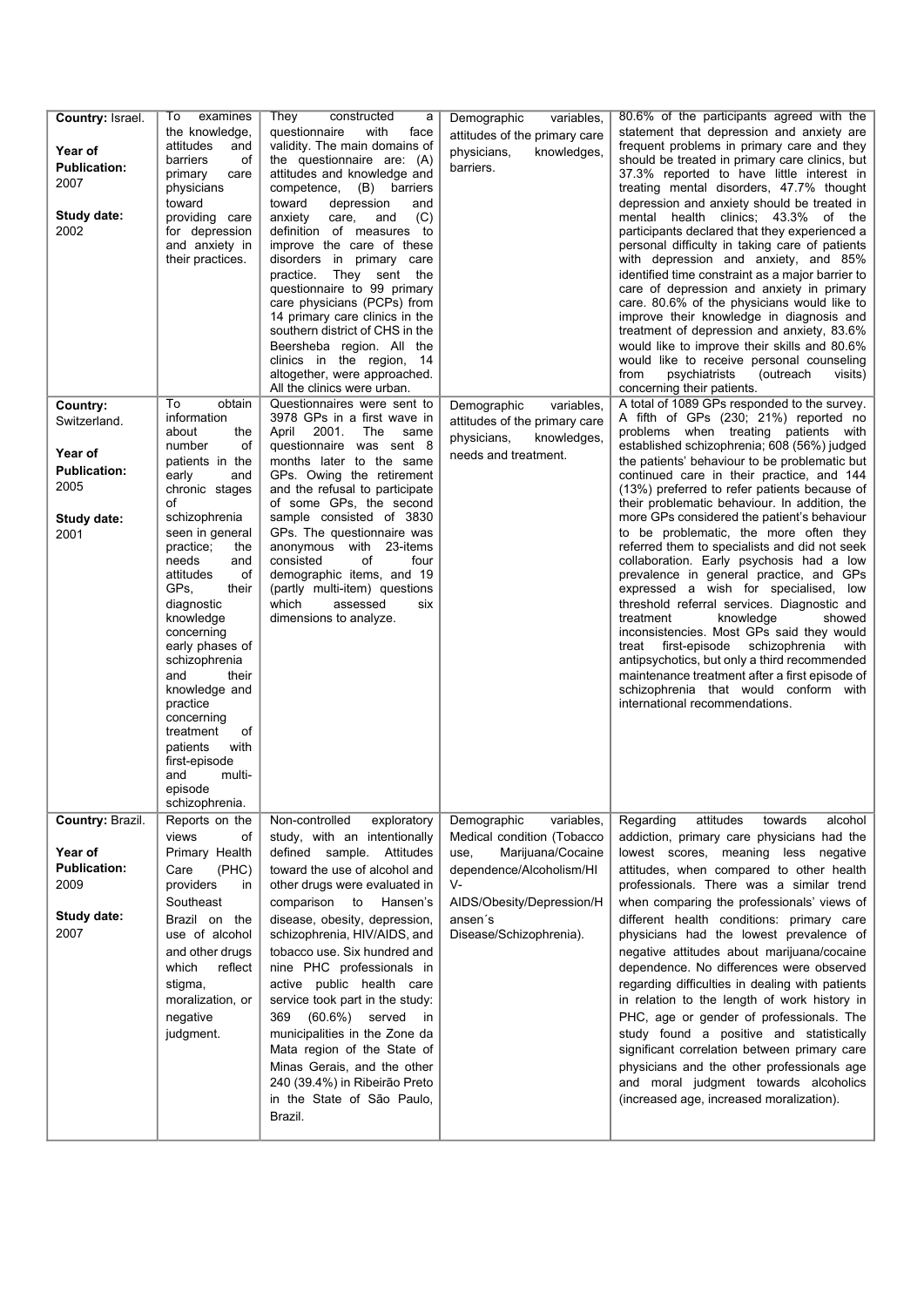| Country:<br>Australia.<br>Year of<br><b>Publication:</b><br>1999<br><b>Study date:</b><br>1999   | Compare<br>the<br>Australian<br>public's<br>attitudes<br>towards people<br>who have been<br>treated for a<br>mental disorder<br>with<br>the<br>of<br>attitudes<br>general<br>practitioners<br>$(GPs)$ ,<br>psychiatrists<br>and<br>clinical<br>psychologists                                          | Cross sectional study. The<br>survey was posted to all<br>psychiatrists in Australia, a<br>sample<br>of<br>general<br>practitioners (GPs) listed on<br>national<br>register<br>the<br>of<br>medical<br>practitioners<br>(the<br>Medicare Provider File), and<br>all members of the College of<br>Clinical Psychologists. The<br>questionnaire was based on a<br>vignette of a person suffering<br>from a mental disorder. A<br>household survey was carried<br>out<br>with<br>a<br>nationally<br>representative sample<br>of<br>2031 Australian adults aged<br>18-74 in August 1995. This<br>represented<br>sample<br>a<br>response rate of 85%. | variables,<br>Demographic<br>attitudes of the general<br>practitioners.                                                                                       | For the depression vignette, the public rated<br>positive outcomes as more likely and<br>negative outcomes as less likely than did the<br>physicians and the psychiatrists. Clinical<br>psychologists also rated positive outcomes<br>as more likely and negative outcomes as less<br>than<br>did<br>physicians;<br>likelv<br>clinical<br>psychologists and physicians rated negative<br>outcomes as less likely than did psychiatrists.<br>For the schizophrenia vignette, the general<br>population rated positive outcomes as more<br>likely and negative outcomes as less likely<br>than did all three professional groups. For the<br>vignette,<br>schizophrenia<br>the<br>qeneral<br>population was less likely to believe there<br>would be discrimination than the physicians<br>and the other two professional groups. There<br>was general agreement that discrimination<br>was more likely for schizophrenia than<br>depression. For physicians, there was a<br>significant effect of age group on ratings of<br>negative outcomes for schizophrenia, with<br>younger physicians making more negative<br>ratings, although post hoc Scheffe tests found<br>no differences between pairs of age groups at<br>the p<0.01. Female physicians, who tended<br>to be younger psychiatrists rated negative<br>outcomes as more likely for both depression<br>and schizophrenia. |
|--------------------------------------------------------------------------------------------------|-------------------------------------------------------------------------------------------------------------------------------------------------------------------------------------------------------------------------------------------------------------------------------------------------------|--------------------------------------------------------------------------------------------------------------------------------------------------------------------------------------------------------------------------------------------------------------------------------------------------------------------------------------------------------------------------------------------------------------------------------------------------------------------------------------------------------------------------------------------------------------------------------------------------------------------------------------------------|---------------------------------------------------------------------------------------------------------------------------------------------------------------|-------------------------------------------------------------------------------------------------------------------------------------------------------------------------------------------------------------------------------------------------------------------------------------------------------------------------------------------------------------------------------------------------------------------------------------------------------------------------------------------------------------------------------------------------------------------------------------------------------------------------------------------------------------------------------------------------------------------------------------------------------------------------------------------------------------------------------------------------------------------------------------------------------------------------------------------------------------------------------------------------------------------------------------------------------------------------------------------------------------------------------------------------------------------------------------------------------------------------------------------------------------------------------------------------------------------------------------------------------------------------------------|
| Country: Hong<br>Kong.<br>Year of<br><b>Publication:</b><br>2013<br>Study date:<br>2009-2010     | Describe<br>the<br>attitudes<br>of<br>primary<br>care<br>physicians<br>towards mental<br>health patients<br>in Hong Kong,<br>especially<br>to<br>examine<br>the<br>doctors' views<br>on<br>schizophrenia<br>and<br>depression,<br>and<br>the<br>influence<br>οf<br>their<br>demographic<br>variables. | Cross<br>sectional<br>study.<br>Questionnaire developed by<br>the research team was sent to<br>members of Hong Kong<br>College of Family Physicians.<br>Potential respondents were<br>allocated on equal basis to<br>one of the two sets<br>of<br>questionnaire,<br>set<br>$\overline{1}$<br>for<br>clinical<br>of<br>vignette<br>schizophrenia and set 2 for<br>depression. (Response rate<br>of 37% (500 of 1360).)                                                                                                                                                                                                                            | Sex, Work setting, Work<br>sector, Type of practice,<br>Relative/friend with mental<br>disorders,<br>Years<br>since<br>graduation, Type of mental<br>illness. | The authors found that primary care doctors<br>in Hong Kong had more negative attitudes<br>towards patients with schizophrenia than<br>depression. Also the results showed that<br>primary care doctors were more willing to<br>treat patients with depression (71.5%) than<br>schizophrenia (40%). They were less likely to<br>feel comfortable to deal with the needs of<br>patients with schizophrenia (37.0%) than of<br>patients with depression (60.9%). The more<br>experienced doctors were more likely to refer<br>patients with schizophrenia or depression to<br>specialized<br>treatment<br>because<br>they<br>considered it annoying to deal with such<br>patients. Experienced doctors showed more<br>negative attitudes towards patients with<br>mental disorders in general than the less<br>experienced ones. These results suggest that<br>clinical experience accumulated through<br>years of practice may not strengthen medical<br>practitioners' confidence and attitudes in<br>managing psychiatric patients.                                                                                                                                                                                                                                                                                                                                                |
| Country: United<br>States.<br>Year of<br><b>Publication:</b><br>2014<br>Study date:<br>2011-2012 | Evaluate<br>completed<br>measures<br>of<br>stigma<br>characteristics,<br>expected<br>adherence, and<br>subsequent<br>health<br>decisions<br>(referral to a<br>specialist<br>and<br>refill<br>pain                                                                                                     | Cross<br>sectional<br>study.<br>Research<br>participants<br>of two<br>completed<br>one<br>of<br>vignettes<br>patient<br>a<br>(described more fully below)<br>varied<br>who<br>based<br>on<br>presence or absence of a<br>diagnosis of schizophrenia.<br>Nurses,<br>physicians,<br>and<br>psychologists from mental<br>health and<br>primary<br>care<br>clinics were recruited from<br>five VA hospitals in the                                                                                                                                                                                                                                   | Sex,<br>Ethnicity,<br>Age,<br>Professional discipline.                                                                                                        | The study showed that health care providers<br>who stigmatized mental illness were more<br>likely to be pessimistic about the patient's<br>adherence to treatment. Stigma was greater<br>among those providers who were relatively<br>less comfortable with using mental health<br>services themselves.                                                                                                                                                                                                                                                                                                                                                                                                                                                                                                                                                                                                                                                                                                                                                                                                                                                                                                                                                                                                                                                                             |